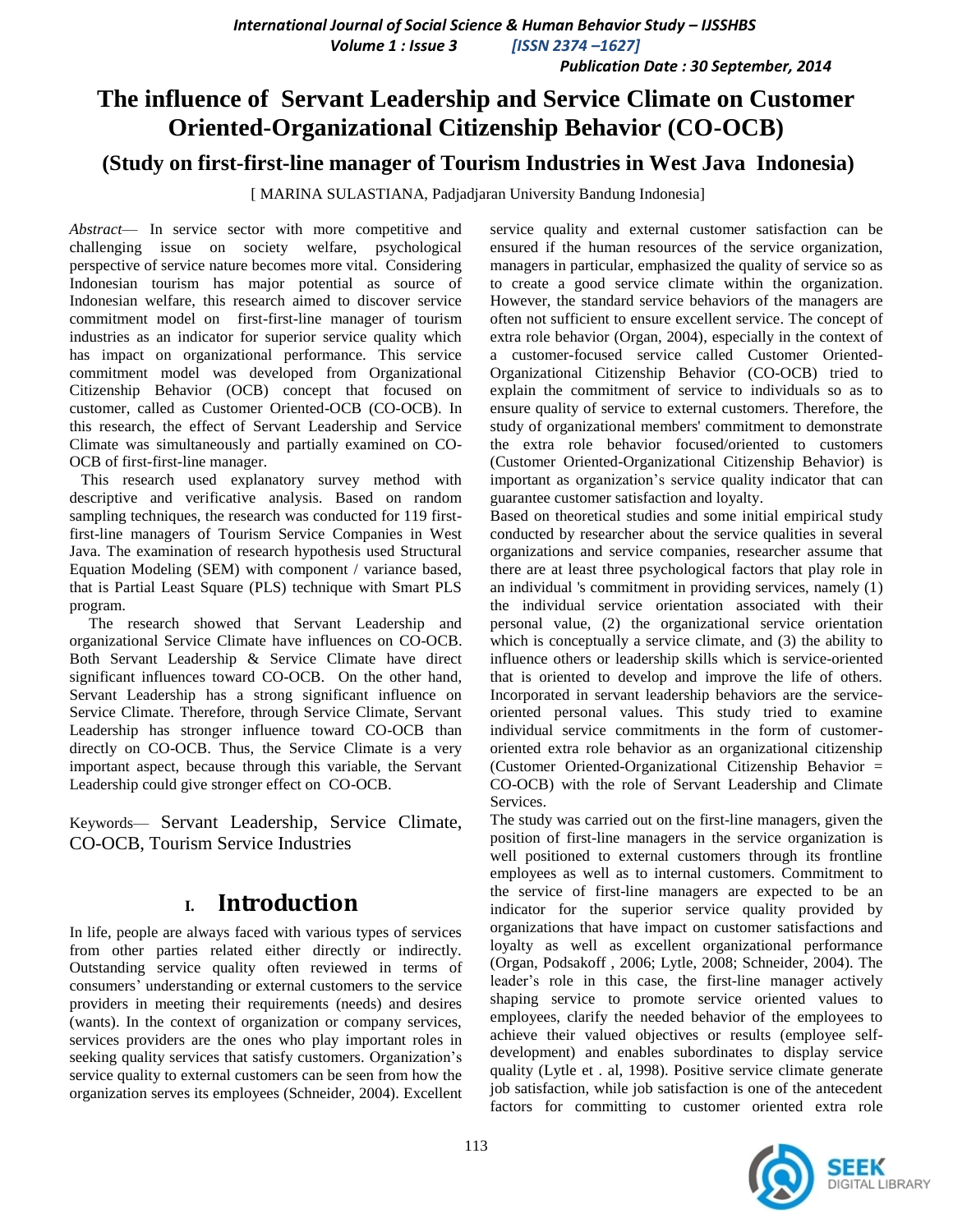#### *Publication Date : 30 September, 2014*

behavior (CO-OCB) (Opinion of: Gonzales & Garazo, 2006; Organ & Ryan, 1995; Judge, Thoresen, Bono & Patton, 2001) This research was conducted in the tourism sector, associated with various other services which involve the welfare of people (the general public) is service tourism. In the worldwide scope, the tourism industry is in the third order of business after the crude oil/petroleum and motor (vehicles, parts/accessories), whereas in Indonesia it is second only to oil-industry gas (oil) which generate foreign exchange earnings for the country. Indonesia also has abundant tourism potential, but in the index issued by Global Tourism Forum (GTF) in 2011 which was held in Andorra, Indonesia was still in the "suffocating" position in the global level even in the Asia Pacific region. The new position of Indonesia is rank 70 of 139 countries.

Given that Indonesia's tourism industry to be the second favorite for foreign exchange Indonesia, which has the potential to improve the welfare of society, while a destination or Tourist Destination Areas (TDA) is the fundamental unit of analysis in the field of tourism (WTO, 2002) where TDA can rise and fall in popularity (Plog, 2004), depending on how the management of TDA, then study of the extra role behavior of service commitment to the first-line managers' role within the organization tourism sectors becomes very important. In the context of tourism sector service organization, standard service behavior in accordance with the job description alone is not sufficient to produce a quality of service that is able to consistently satisfy customers. Organizations providing services in the field of tourism which plays an important role in the TDA is the Ministry of Tourism & Culture (now called Ministry of Tourism & Creative Economics) and Tourism Services industry, therefore this research focused on Tourism Services' first-line managers. This study was conducted in West Java considering: 1) the geographical location of the province of West Java is the closest state capital compared to other provinces; 2) West Java province is rich in natural and cultural attractions, but have not optimally managed; 3) Increased 33.97 % of foreign tourists in the last 3 years is quite high but in general West Java tourism is still under the province of Bali and Yogyakarta; 4) Economic growth of the tourism sector in West Java in 2010 is still around 0.11 % (Source of data: Governance of Tourism in West Java).

This study intends to analyze and explain the influence of leadership in the context of servant leadership, organization's service climate in relation to extra role in customer-oriented service which is CO - OCB as an indicator organization's service quality. The final goal of this research is to obtain a model of first-line manager Service Commitment as an indicator for the excellence service quality in the tourism industry, by proven influence fit models between Servant Leadership and organizations Service Climate and service commitments in the form of customer-oriented extra role behavior (CO - OCB) on the first-line manager. This study aims to get a formula that can predict the quality of tourism management of an area based on CO-OCB. Further findings, Service Commitment Model on the first-line managers and the specific features of each of its constituent variables are able to

answer the fundamental problem of service quality of tourism industry in order to promote the tourism industry in West Java. The overall results of this study will be useful for the concept development and Service Psychology theories which are relatively limited, so it can support the development of Consumer Psychology science in particular and Industrial & Organizational Psychology science in general.

## **II. Methods**

This study is an Explanatory Survey Research. Based on the type of investigation, the character of this study is Causal Relationship. Measurements on all the variables are ex post facto, which means that researcher do not give specific treatment to the subjects of the study, only measured the psychological aspects that already exist on the subject of self through self - administrative questionnaires : 1) Servant Leadership Questionnaire that measures first-line manager's perception about servant leadership on their selves consisting of 10 behavioral characteristics of Listening (List) , Empathy (Emp), Healing (Heal), Awareness (Awr), Persuasion (Pers), Conceptualization (Conc), Foresight(Fore), Stewardship (Stew), Commitment to the Growth of people/Other (CGO), and Building Community(BCom); 2) Service Climate Questionnaire consisting of 5 aspects of the Internal Service (IS), Work Facilitation (WF), Customer Orientation (CO), Managerial Practices (MP), and Customer Feedback (CF); 3) CO - OCB Questionnaire that measures the extra - role behavior of first-line managers in carrying out work oriented in customer service, consisting of 7 behavior aspects that form the Customer Oriented-Organization Citizenship Behavior (CO-OCB), namely : Helping Behavior (HB), Sportsmanship (SP), Organizational Loyalty (OL), Organizational Compliance (OC), Civic Virtue (CV), Individual Initiative (II), and Self Development (SD).

The sample size of this research was 119 first-line managers of tourism service industries, consisted of major tourism services organization, that is accommodation (hotels / lodging, resort), consumption (restaurant, big cafe) and tourist attractions (natural, cultural attractions, museums, local specialties industry) in cities/districts in West Java which taken using cluster random sampling technique. The analytical method used consisted of descriptive analysis and verification (hypothesis testing). Research hypotheses: 1) Servant Leadership influence towards CO - OCB; 2) Service Climate influence towards CO - OCB; 3) Servant Leadership and Service Climate influence to CO-OCB. Verification analysis using Partial Least Square (PLS) as one of the alternative method of Structural Equation Modeling (SEM) which based on component or variance-based SEM (Imam Ghozali, 2011). According to Hair, Black, et al (2006) PLS as an alternative estimation approach of traditional SEM. PLS is often referred as soft modeling, and is a powerful method of analysis because it is not based on many assumptions, data does not have to distribute normal multivariate and the sample does not have to be big (Wold, 1985 in Imam Ghozali, 2011). PLS Technique is optimal for prediction accuracy, intended as causal-predictive analysis.

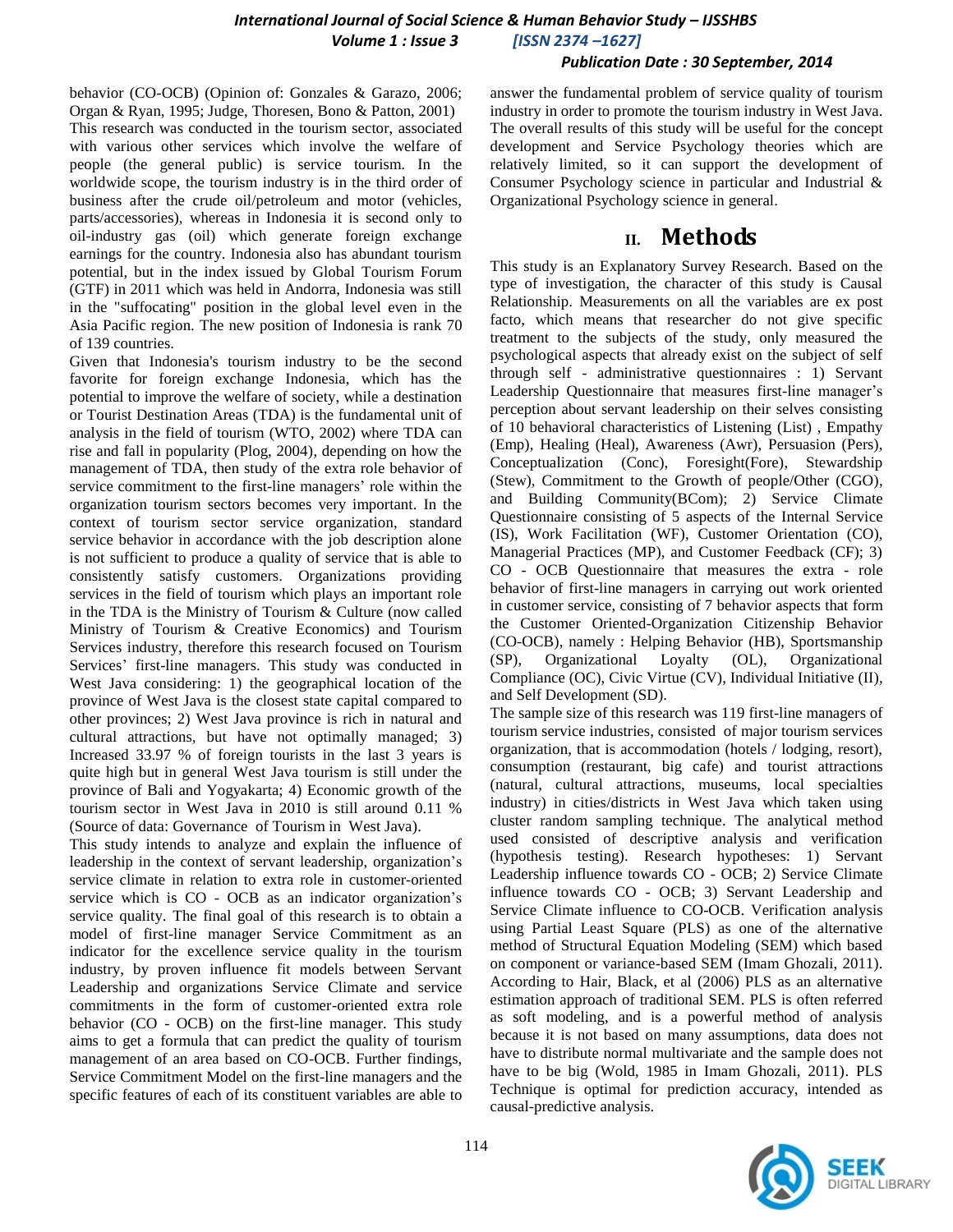#### *Publication Date : 30 September, 2014*

# **III. Results & Discussion**

Major Hypothesis Testing: Effects of Servant-Leadership on Service Climate-SC and CO-OCB of West Java Tourism Services' first-line managers



**Figure 3.1. The Impact Model of** *Servant***-***Leadership* **to** *Service Climate* **and** *CO-OCB* **of First-line managers in West Java Tourism Industry**

Model of the effect of Servant Leadership (SL) towards Service Climate (SC) generate R-square value of 0.370 can be interpreted that the variability constructs Service Climate (SC) can be explained by the variability construct Servant Leadership (SL) of 37.0%, while 63.0% is explained by other variables besides Servant Leadership (SL). While the model of the Service Climate (SC) influence and Servant Leadership (SL) towards CO-OCB generate R-square value of 0.417 which can be interpreted that the variability construct CO-OCB can be explained by the variability constructs Service Climate (SC) and Servant Leadership (SL) amounted to 41.7%, while 58.3% is explained by other variables besides the Climate Service (SC) and Servant Leadership (SL).

a) Testing Subhipotesis 1: Effects of Servant Leadership on the CO-OCB West Java Tourism Service Industries' first-line managers.

Effect of Servant Leadership (SL) towards CO-OCB model generates R-square value of 0.304 which can be interpreted that the construct variability CO-OCB can be explained by the construct variability Servant Leadership (SL) of 30.4%, while 69.6% is explained by other variables in addition to Servant Leadership (SL).

b) Testing Subhipotesis 2: Effect of Services Climate (SC) towards CO-OCB of West Java Tourism Services' first-line managers.

Service Climate (SC) influences model towards CO-OCB generates R-square value of 0.365 which can be interpreted that the construct variability CO-OCB can be explained by the constructs variability Service Climate (SC) of 36.5%, while 63.5% is explained by other variables besides the Climate Service (SC).

c) Testing Subhipotesis 3: Effects of Servant Leadership towards Service Climate

Servant Leadership (SL) influence model towards Service Climate (SC) generates the value of R-square of 0.374 which can be interpreted that the constructs variability Service Climate (SC) can be explained by the construct variability Servant Leadership (SL) of 37.4%, while 62.6% is explained by the variable other than Servant Leadership (SL).

Based on descriptive data the average value of Service Climate in Tourism Industry is quite big (4.7 from 5 scale), Service Climate in in the tourism service industry organizations is quite positive or favorable (56.3% favorable & 27.7% very favorable), especially on Customer Orientation (4.7) and Customer Feedback (4.7) dimension so with the contribution of both dimensions, first-line managers can demonstrate a quite strong CO-OCB (together with SL, R-Square SC toward CO-OCB is 0.417)

Based on the data from the integrative model, the most powerful aspect of Servant Leadership is owned by Tourism Service Industries' first-line managers are Foresight, Conceptualization and Empathy. Unfortunately Building Community aspects are relatively low, which shows that future concept from first-line manager's in producing ideas for members of organization and customers has not been followed by action in order to build a more prosperous community.

Based on the overall results of this study can be explained that the service commitment model, in this case CO - OCB which assumed as an indicator of the organization's service quality, customer satisfaction and customer loyalty is influenced by the Servant Leadership as individual factors (person) and by Service Climate as a representation of the environmental factors (organization). In other words to form CO - OCB in the Tourism Industries first-line managers is to select and establish, train first-line managers who have Servant Leadership so as to create a positive or favorable Service Climate in the organization to encourage the formation of CO  $-$  OCB .  $\;$ 

Associated with Service Climate, it is interesting to study further whether positive service climate created by the top management can encourage first-line managers to behave servant leadership that will encourage the appearance of CO - OCB. In according with the results of the descriptive analysis, when talking about Service Climate, it is absolute for first-line managers and the higher management creates Customer Orientation and Customer Feedback aspects followed by more positive and favorable Managerial Practices aspects in the Tourism Tervice Industries' Service Climate. Which appear that there are needs for improvement intensively are the Internal Service and Work Facilitation as the foundation for Service Climate. CO-OCB aspects as part of the prominent first-line managers service commitment that at the level of Strong and Very Strong is Organizational Compliance, which is one form of compliance characteristics. In general, aspects

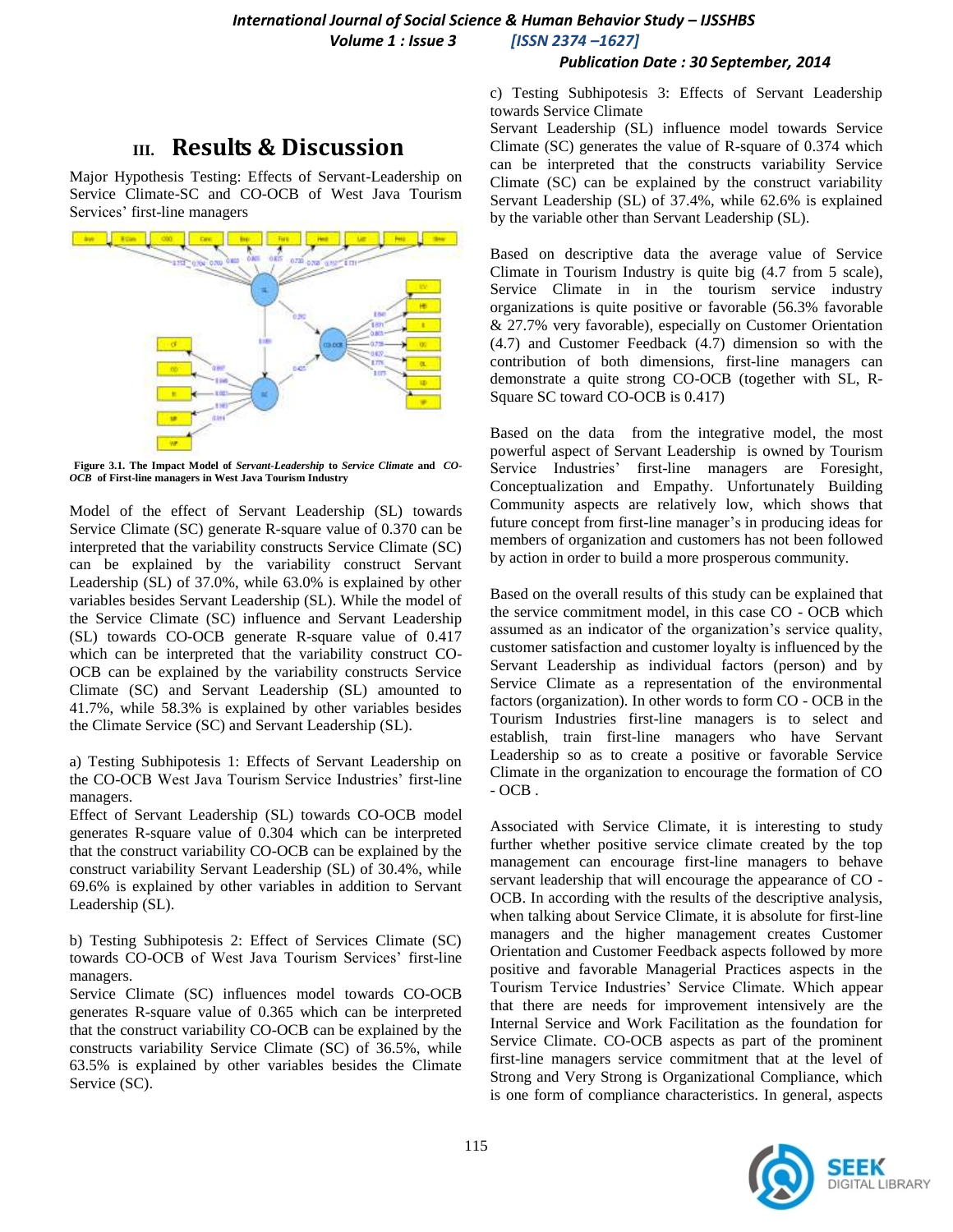#### *Publication Date : 30 September, 2014*

with Compliance dimension is more outstanding than Altruism.

## **IV. Conclusion**

Here are some of the conclusions from the research:

- 1. The CO-OCB of Tourism Service Industries' first-line managers can be explained by one individual factor, that is Servant Leadership and one organizational factor that is Service Climate.
- 2. Both Servant Leadership and Service Climate contribute partially towards CO - OCB, however Service Climate have a bigger role than the Servant Leadership. On the other hand Servant Leadership have a strong influence on forming the Service Climate, so that through the influence of Servant Leadership towards the Service Climate will encourage the formation of a strong CO-OCB.
- 3. Servant Leadership is always influential in the establishment of the Service Climate Services and vice versa, while Service Climate always influence CO-OCB, so as to be CO-OCB managers need to be in a positive Service Climate.
- 4. Establishment of positive/favorable Services Climate, have to prioritize positive Customer Orientation, Customer Feedback, and Managerial Practices.
- 5. CO-OCB of first line manager of Tourism Service Industry classified as strong, with Compliance dimension is greater than the Altruism dimension.

### **V. Suggestion**

a. Advanced Studies Suggestions

1) For the development of Industrial and Organizational Psychology science more widely, further research involving other relevant variables that are individual and group or organizational (e.g. first-line manager personality type, leisure motives, service culture on organization) are needed.

2) Research on other type of organizations/companies and on other level of other positions (e.g. middle managers, top managers) that will enrich the study of Personnel Psychology and Organizational Psychology.

b. Practical Suggestions

1) Strategic policy in terms of: (a) management and development of first-line managers in particularly the tourism industries' first-line managers; (b) determining regulations that require that the tourism industry have qualified first-line managers in service commitments include having orientation or service value that build the competency of Servant Leadership.

2) Basic thought for early and continuous education in all groups / communities on Servant Leadership behaviors that support service commitment to others, in an effort to improve the welfare of the social environment. Early and continuous education can be started from family organizations and schools (elementary school to university) to the organization of work, thus forming a good society.

3) Results of this study can be assessed further for the base of Indonesian human development policy in the establishment of the help and serve others quality (sense of service), as the core of the teamwork and leadership competencies through tourism activity in all groups of society, thus supporting the quality of education and health aspects as an indicator of HDI.

### *Acknowledgment*

Thank you very much to the Board of Director of Universitas Padjadjaran and The Dean of Psychology Faculty, and the team of promotor when I was student of Doctoral Program of Psychology in Universitas Padjadjaran, Bandung, West Java Indonesia. Also to all tourism industries in West Java as participants of this research. Big thanks to my team in this research especially to Nedya Kania Dewi and Nila Nirmala.

#### *References*

- [1] Andrews, Tanya L. and Steven G. Rogelberg. 2001. *A New Look at Service Climate: Its Relationship with Owner Service Values in..* Journal of Business and Psychology, ProQuest Pyschology Journals. p. 119.
- [2] Dimitriades, Zoe S. 2007. *The Influence of Service Climate and Job involevement to Customer Oriented-organizational Citizenship Behavior.* University of Macedonia Thessaloniki, Greece. Melalui http: emeraldinsight.com/0142-5455.htm. 28/02/2010
- [3] Dinas Pariwisata dan Kebudayaan Provinsi Jawa Barat. 2010. *Pariwisata dan Kebudayaan Jawa Barat Dalam Angka Tahun 2009.*  Bandung.
- [4] Fitzsimmons, James A. and M. J. Fitzsimmons. 2001. *Service Management: Operations, Strategy and Technology.* Singapore: McGraw-Hill, Inc.
- [5] Gadot, Erran Vigoda. 2007. Redrawing The Boundaries of OCB?An Empirical Examination of Compulsory Extra-role Behavior in The Workplace. Journal of Business & Psychology. Vo. 21 No. 3. p 377-405.
- [6] Gonzalez, J.V. and T. G. Garazo. 2006. Structural Relationships Between Organizational Service Orientation, Contact employee Job Satisfaction and Citizenship Behaviour", International Journal of Service Industry Management, Vol. 17 No. 1, p. 23-50.
- [7] Greenleaf, Robert K. 1998. *The Power of Servant Leadership.* San Fransisco: Barrett-Koehler Publisher, Inc.
- [8] Greenleaf, Robert K. 2002. Servant Leadership, A Journey into the Nature of legitimate Power & Greatness. New York: Paulist Press.
- [9] Lantu, Donald, Erich Pesiwarissa, and Augusman Rumahorbo. 2007. *Servant Leadership. The Ultimate Calling to Fulfill Your Life's Greatness.* Yogyakarta: Gradien Books.
- [10] Neuman, W. Lawrence. 2000. *Social Research Methods* 4<sup>th</sup> Edition. Needham Heihts, MA: Allyn & Bacon.
- [11] Organ, Dennis W., P. M. Podsakoff, and Scott B. MacKenzie. 2006. *Organizational Citizenship Behavior, Its Nature*, *Antecedents*, *and Consequences*. London: Foundation for Organizational Science. Sage Publications, Inc.
- [12] Payne, Stephanie C. and S.S Weber. 2006. Effects of Service Provider Attitudes and Employment Status on Citizenship Behaviors and Customers' Attitudes and Loyalty Behavior. Journal of Applied Psychology . Vol 91 No.2 p. 365-378